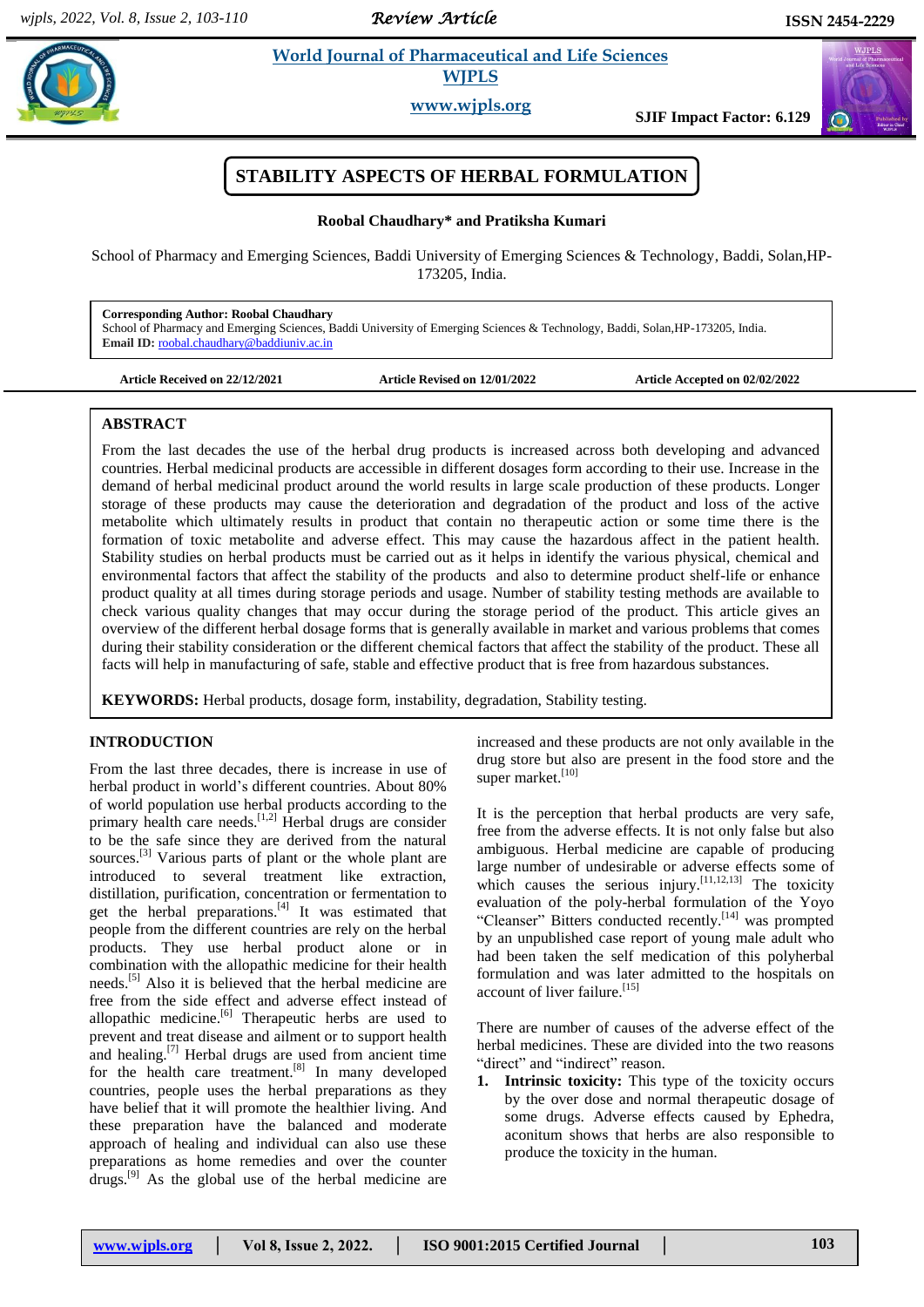**2. External Toxicity:** Adverse effects caused by the herbal medicine is due to the contamination of the products with toxic substances.  $[16]$  and during manufacturing and extraction process of natural product , active molecules are expose to oxidation hydrolysis and the microbial attack and environmental degradation which causes the stability problems for the product.<sup>[17]</sup>

It is necessary to study the stability aspects of the herbal formulation to prevent the adverse effects of the drug and to maintain its therapeutic activity during its shelf life and storage conditions. [18]

There are some advantages and disadvantages of the herbal medicines:

## **Advantages**

- Available at low price
- Increased the tolerance of patient
- More safe to use for long time
- Have less side effects as compare to pharmaceutical medicine
- Potency and efficiency of these products is very high.

#### **Disadvantages**

- These drugs are not able to produce the quick response in severe illness conditions.
- Standardizations of the herbal products is complex.
- There is the potential risk of self-medication.  $[19]$

### **Dosages form of herbal product**

Dosages form defined as the drug molecules or parts of plants that are delivered to different site of actions inside the body. There are different routes from which herbal dosage forms might be given. Those include- oral, rectal, topical, parentral, respiratory, nasal, ophthalmic and otic.[20] Assortment of finished herbal products into dosage forms will help to explain specific protocols for stability testing and quality control. These are the finished and labelled products and contain the active constituents from the aerial or subterranean and some other parts of the plant whether it is present in the crude form or formulation.<sup>[21,22]</sup>

## **Decoctions**

These are prepared by boiling the herb in a water for a duration of time to extract soluble constituents.<sup>[23]</sup> Water decoction is combination of 2-12 herbal substances is the commonest conventional herbal dosage form. [24] Decoctions are generally appropriate for hard plant materials such as barks and roots and may also be made from herbs with sparingly soluble constituents.<sup>[25]</sup> These are normally given for the instant use, consume within a 24-hour period and about a 72hour maximum limit if stored in a very cool place.<sup>[23]</sup> To prevent the spoilage if wants long term storage is then preservatives and excipients are added in the decoctions.<sup>[26]</sup> If so, the stability of the formulation should be taken to identify

the shelf-life of the commodity at a specific storage condition. Decoctions can be sweeten by using a syrup or honey.<sup>[27]</sup>

### **Tincture**

In tincture preparations, alcohol and water are used for the extraction of the plants active chemical constituents which are not much soluble in the water or when wants to store the products for the longer period. If the plant tincture is prepared in proper manner it can last for the many years and without changing its therapeutic potency. Percentage of the alcohol play important role to identifying the half -life of the tincture. More the alcohol used, longer is the shelf life of the tincture .Some herbs active constituents are soluble in water and some are soluble in alcohol . So the amount of the alcohol and water used in preparation of the plant tincture play the special role. A "standard 4:1 tincture" means 1 part of the herb and 4 part of liquid used in the preparation.<sup>[28]</sup>

### **Herbal glycerite**

Glycerites are prepared same as tinctures but in this case, glycerine is used in the extraction process in place of a mixture of alcohol and water. If in the finished product, concentration of the glycerine is 50% to 60% then glycerite will store for long period of time. The shelf-life is only about six months to two years. For correct extraction of the active constituents of herbs, alcohol is require. For best effect, glycerite should be refrigerated.<sup>[29]</sup> For fresh plant juices glycerine is a good preservative, in which half fresh plant juice and half glycerine are mixed, as it preserve the juice green. This kind of preparation is called a succus. Formulating medicines for children, glycerine is good and also better for soothing preparations for the throat and digestive tract, or cough. [30]

## **Medicated wines**

These herbal products are also called tonic wines. These are used in the pleasurable way to get strengthening and tonic herbs to increase liveness and enhance digestion. Wine is less stimulating for the body than high proof spirit and can be used for sipping in small quantities. These wines can be used for digestive related issues.<sup>[31]</sup> Herbal drinks are commonly ethanolic or hydroethanolic extracts of herbal materials.<sup>[32]</sup> In Africa and southeast Europe, these herbal drinks in form of liquor and spirits are largely used.<sup>[33]</sup>

### **Herbal capsule**

These are solid dosage forms containing drug and commonly, proper filler closed in a gelatin container.<sup>[34]</sup> These may be available in hard gelatin shell for dry powdered herbal ingredients or granules,<sup>[35]</sup> or soft gelatin shells for herbal oils and for herbal ingredients that are dissolved or suspended in oil. The gelatin shell easily breaks, dissolves and follow oral administration. As compare to tablets, drug are more easily released from capsules.<sup>[27]</sup> Capsules mask the unpleasant taste of its contents.<sup>[20]</sup> Herbal capsules, mostly hard gelatin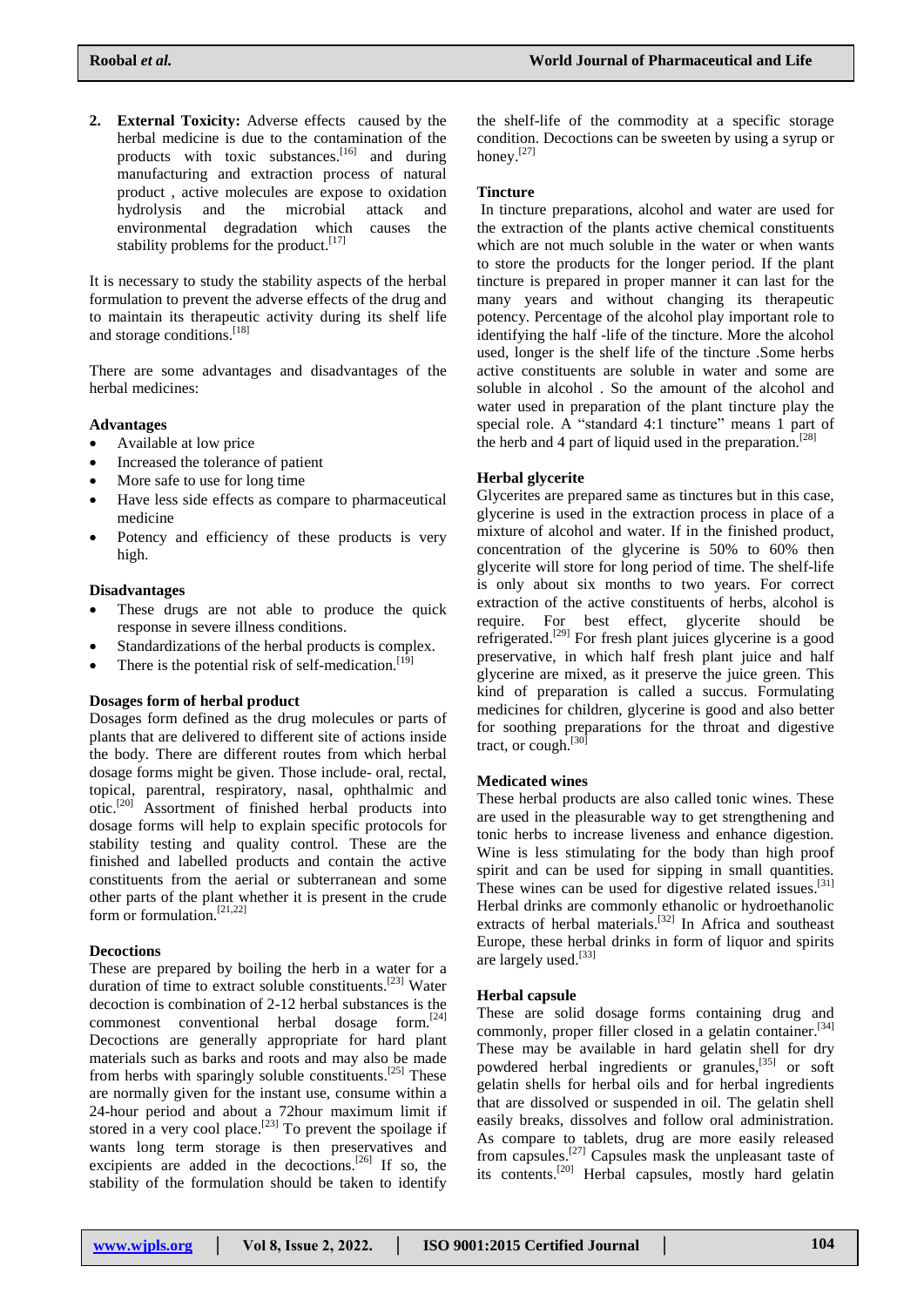capsules, contain the plant material finely grounded and filled into shell or also contain the herbal material extract with adequate excipients such as fillers.<sup>[36]</sup>

## **Herbal tablets**

These herbal dosages form are hard, compressed and in round, oval or square shape.  $[34,20]$  The formulation contain the additives that may include: binders, glidants (flow aids) and also contain lubricant and disintegrants.<sup>[20]</sup> These are generally designed for the oral administration and containing the herbal constituents for specific therapeutic effects.<sup>[37]</sup> The stability of herbal tablets should be determined as the shelf life of the tablet is affected by storage conditions. Herbal tablets containing *Rhodiola rosea L*. extract were determined to be stable during six months storage at 25 °C/60% RH but the tablets failed the stability test at 40  $\degree$ C/75% RH due to increase in humidity and decreased hardness.<sup>[38]</sup>

### **Herbal ointment**

These herbal preparations commonly contain the plant material(s) either in finely sieved or extracted form introduced in the base.<sup>[39]</sup> These are not used in case of deep wounds.<sup>[29]</sup> When compared with other liquid dosage forms, these formulations are quietly stable.<sup>[20]</sup> But the presence of herbal materials in an herbal ointment may lead to fast deterioration of the product. The stability of herbal ointments is important to ensure accurate labelling instructions for storage and shelf-life of the product.<sup>[40]</sup>

#### **Herbal syrup**

These are the preparations which are administered by oral route. Syrups are best of all liquid oral formulation. Because they are sweet in taste, people who don"t like bitter taste, syrup offer a good introduction to the world. [41,42] These are prepared by addition of sugar with infusions, decoctions, expressed juices, fermented liquors or simple water solutions. These are also prepared with tinctures rather than infusions or decoctions. Instances of some syrup which can be prepared include simple syrup, orange syrup, tolu syrup, raspberry syrup, wild cherry syrup etc.<sup>[31]</sup>

## **Herbal creams**

These are the semi-solid oil in water and water in oil type preparations and available in the different types  $[31]$ . Various types of herbal creams are-

- (1) Cold creams these are water in oil type emulsion and provides the cooling effects when applied on the skin. Cooling effects occurs due to the evaporation of the water from the skin.
- (2) Vanishing creams these are oil in water emulsion based preparation. These disappear when rubbed into the skin and for this phenomena, they are also called foundation creams.
- (3) Cleaning creams these are water in oil type emulsion. They melt at the body temperature. When applied on the skin they spread quickly on the applied area,<sup>[43]</sup>

#### **Aromatherapy**

Aromatherapy is the different form of medicine in which essential oils and other volatile oil are used for the purpose of changing the person mood or health. Some essential oils are not effective against the infection caused by the virus, bacteria and fungi but they shows the antimicrobial properties example tea tree oil. Still there is no specific evidence that aromatherapy is effective in treatment of the medical conditions.  $[31,44]$  But some evidences are present that shows that essential oil contain some therapeutic actions<sup>[45]</sup> that is beneficial for the treatment of medical conditions. In therapeutic, cosmetic, spiritual, fragrant, aromatic uses essential oil obtained there values.<sup>[46,47]</sup> In this therapy, highly concentrated constituents which having the main therapeutic agents are extracted from the different parts of the plant like, flower, fruit, leaves, stalks and roots or from the distilled resins.[48] Essential oils are the mixture of the saturated and unsaturated hydrocarbons, ketone, aldehyde alcohol, esters, ethers, phenol, oxides and terpenes which produces the characteristics odour. [49,50] These oils does not contain any color and available in concentrated form or works effectively on the vital points and rejuvenates.<sup>[51]</sup> They are administered by the various method in small amount e.g. inhalational route, by body massage, or some are taken internally by oral route. For the massage, they are simply apply on the skin surfaces.<sup>[47,52]</sup> Aromatherapy is famous to reduce the stress, rejuvenate and refresh the person mind. These oils shows their action via olfactory nerves. Now a days this therapy trend is increased. People are using it in cancer and sleep disorder. [55,56] Because of organic nature of these oils, these acts in the supportive way with the body and produces the feeling of the well beingness. [57] In a study when the mice is treated with the rosemarry essential oil, it is observed that the locomotor activity of the mice increased greatly by the rosemarry oil which is used as the refreshing and activating medicine for the exhaustion.<sup>[58]</sup> In holistic medicine, the use of the aromatherapy has taken long time in past years.<sup>[59]</sup>

#### **Stability aspects of herbal formulation**

Stability study of herbal formulation is essential not only during the production of product but also to assess the storage conditions and shelf life of the existing preparations over a period of time.<sup>[60]</sup> Stability is defined as the maintenance of quality until the end of the stated shelf -life.<sup>[61]</sup> Stability is aimed at assuring that the drug and drug product remains within the specification established to ensure its identity, strength, purity and quality. It can be explained as the length of time under specific condition and storage that a product remain within the pre-defined limits for all important characteristics. Every constituent whether it is therapeutically active or inactive in product can affect the stability.<sup>[18]</sup> because of different factors like physical and chemical properties of the substances and environmental factors like light, temperature and humidity. Pharmaceutical product may experience changes like change in consistency, moisture content, pH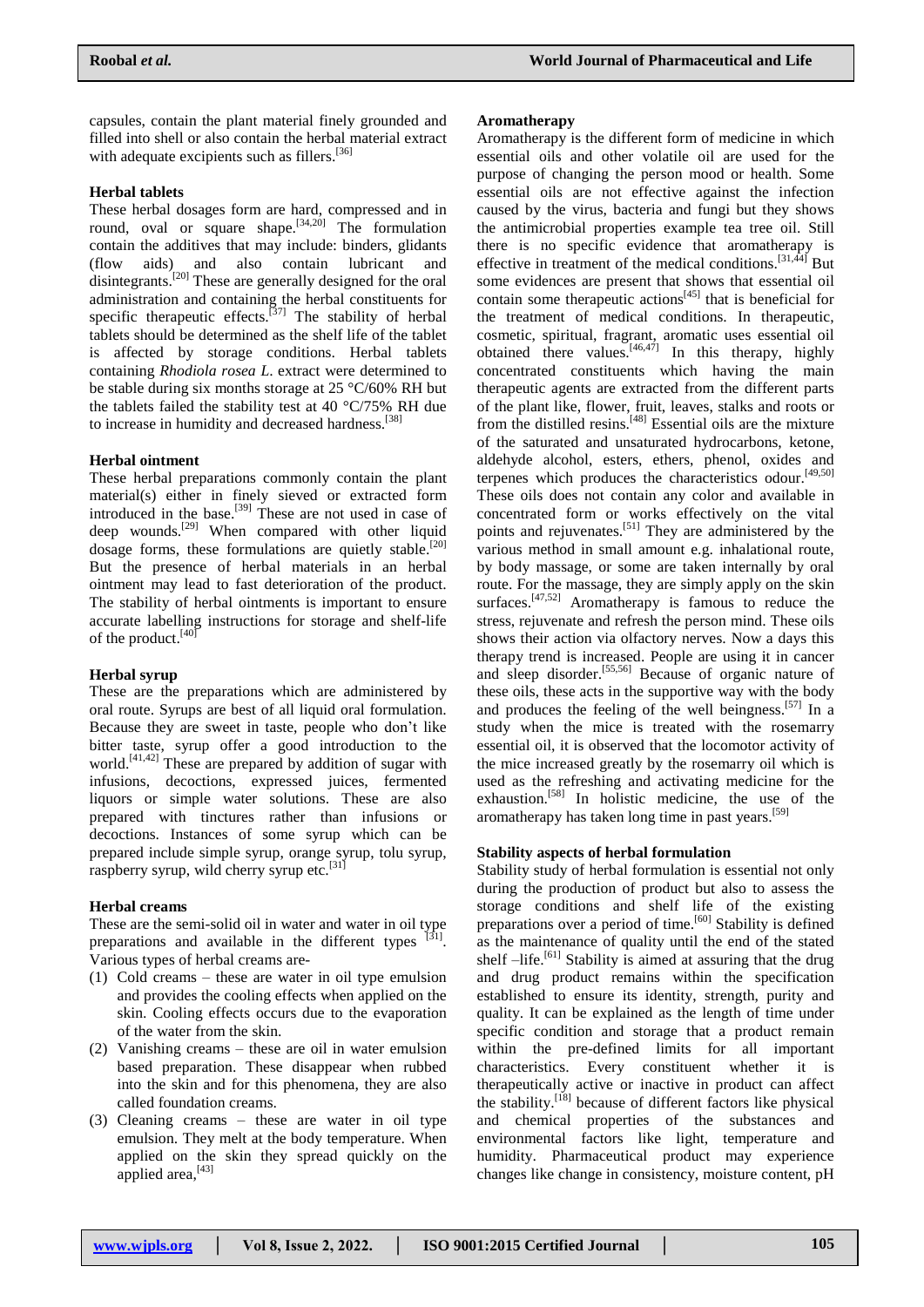etc. Stability of the product can also affected by microbiological changes.<sup>[62]</sup> Similarly, factors such as particle size, pH, the properties of water and other solvents employed, the container nature and the presence of the other chemicals as a result from contamination or from the deliberate mixing of various products can affect the stability [Figure 1].<sup>[18]</sup> Stability study ensure product quality and safety, and the degradation of the active ingredient may form toxic compounds. Aside from this,

real time stability study data also gives information like shelf life of newly prepared drug and its storage conditions. [63] Stability testing of typical natural extract of the plant like flavonoid containing herbal drugs has reported by the researchers. It helps to understand the stability measure of the natural products <sup>[64]</sup>. A report on stability testing of herbal medicinal product and the problematic cases from practice with discussion of possible resolution approaches has been determined.<sup>[65]</sup>



**Figure 1: Stability Problems in herbal product.**

## **Physical instability**

Herbal products have the problem of the physical instability. It occurs when product contain the impurities and various active components and they shows the reaction with the container during storage of the product. Growth of microorganism and insect feeding affect the secondary metabolite or the chemical composition of the plant. Herbal medicine that contain the volatile substances having the problem of volatility and their activity is decreased when stored for long period of time**.**

## **Environmental conditions**

Environmental conditions namely rainfall, temperature, altitude , soil , storage conditions along with various harvesting procedure, time and method of collection, manufacturing processes such as selecting ,drying, purifying, extracting and genetic variation produce a long term variance in product quality, stability and concentration of plant chemicals in the various products.

# **Chemical instability**

During the storage, the degradation of the herbal formulation occurs due to the oxidation, hydrolysis, crystallization, emulsions breakdown, enzymatic deterioration and reactions of the products constituent with the formulation ingredients like additive and excipient. Most of the time, quality and stability of the herbal product are affected by the two major factors like temperature and moisture. When moisture absorbed on to the surface of solid drug, it increases the rate of decomposition if it is susceptible to hydrolysis. If enzyme is present in the product, it also enhance the rate of chemical degradation during storage.

## **Complex mixtures, variance**

Herbal products contain the complex mixture of the various components obtained during the extraction process. Every component have the different activity, concentration and shelf life. And it causes problems to determine the storage conditions for products due to the difference in the activity and stability profile of the every individual component. [66] Many time the *in vitro* and *in vivo* biopharmaceutical characteristics of the herbal products are complicated to understand due to the complex composition of the product and resulting to this, analysis of the products is become very tough to do. [67]

## **Moisture content**

Interactions of the active constituents of the product with the packaging material occurs when the moisture content in the product is more than the critical value and presence of mould growth. Sometime during storage, the active constituent of the product show the interactions with the formulation ingredients and change the activity of the drug. Herbal formulation contain the different constituents like glycoside, alkaloids, tannins, flavanoids and further more and stability conditions for the each component is different. So that the real stability conditions for the herbal product is different as compare to its single constituent.<sup>[68]</sup>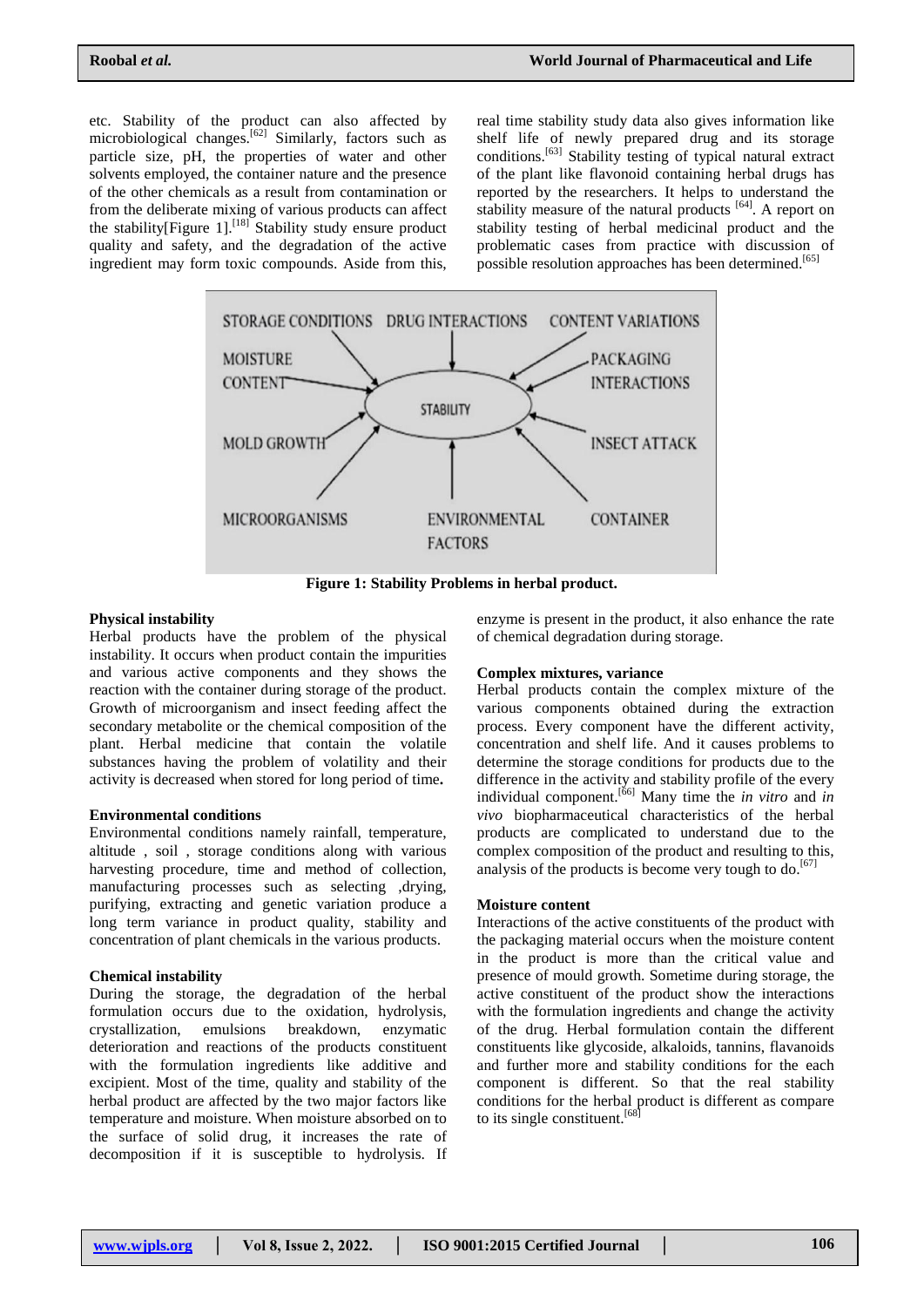# **Factor influencing stability of herbal products**

There are many factor such as temperature, pH, light that can affect the reactivity of the components. Most of the time, hydrolysis and oxidation reactions occur. Factors that are responsible for hydrolysis and oxidation.<sup>[69]</sup>

**pH**: The effect of the pH on the stability of the product is  $d$  determined for catechins.<sup>[70,71]</sup> gingerols. $[72,59]$ isoflavones.<sup>[73]</sup> The effect of the pH on the stability is depends on the chemistry of the herbal extract. In various case of the phytochemicals, the molecules of the interest is more stable at acidic pH. It is due to the marker compound analysed by the researchers were phenolics. It is observed that in the basic pH oxidative degradation was increased of phenolic marker compound.<sup>[69]</sup>

Light: It is the other crucial factor that effects the stability of the plant metabolites. It is recognized that the redox reactions are produced by the ultra violet rays. Hperforin and hericine are the two important constituent of the *Hypericum perforatum*. One of the study described that there is reduction in the flavanoid content because of their exposure in light.<sup>[76]</sup>

**Temperature**: Kinetics of the redox reaction are enhanced by increasing the temperature. In vitamins, it is studied that if the temperature is increased more than  $25^{\circ}$ C and  $5^{\circ}$ C, it enhances the activity loss rate. Although the confined data is present that shows the effects of the dry heat on the composition of the herbal extract. It has been reported that there was the degradation of the guggulsterone in exudates of *Commiphora mukul*. There is a very rapid decrease of sennosides in senna leaf extract after keeping for 16 days at  $70^{\circ}$ C in dry oven.<sup>[77]</sup> There is another study which showed the effect of the heat on the stability and reported that the decomposition of dihydroandroghrapholide occurs during the production of *Androghraphics paniculata* tablets. [78]

**Enzymatic degradation**: Enzymatic degradation can be seen in the herbal preparation containing pressed juice. Fresh as well as dried plant material are used for the preparation of the herbal product. Nusslein *et al*. [79] stated the enzymatic degradation in *Echlinacea purpurea* roots by adding 0.5% citric or malic acid, or 5-15% hibiscus extract. Enzymatic degradation moreover observed in garlic where enzyme allinases and oxidases lead to the formation of the sulphur-containing flavorants.<sup>[80]</sup>

**Metal ions:** Metal ion mostly iron, copper and other transition metal, are able to cause hydrolysis and oxidative reaction with the redox active molecules.<sup>[69,81]</sup> These effects was described by the S. Thorsen and Hildebrandt.<sup>[82]</sup> They assessed the stability of carnosic acid and diterpene from the rosemary leaves in various solvents. In their study, they founded that the carnosic acid degraded more quickly in amber vial as compare to

clear vials. And founded the fact that the amber vials greatly have the more amount of the iron and titanium.

**Solvents**: There is many evidence from many reports that the choice of the solvents have the big impact on the stability of the products. Mao *et al* stated the difference in stability of triptolide, a diterpenoid triepoxide obtained from *Trypterguim wilfordii,* in various solvents. The solvent in which stability is best comes are ethanol followed by the methanol and DMSO.<sup>[83]</sup> And interactions with the solvents also leads development of new chemical structure. Tava *et al* stated that in *Medico sativa,* there is the formation of the ester between ethanol and the glucuronic acid moiety of saponins.<sup>[84]</sup>

**Air**: The destructive effect of the air exposure of many plant extract occurs because it contain the oxygen. Fatty oils are mostly affected when they are exposed in the air. [85] The essential oils are also affected by the air when they are not properly stored in the container and to prevent the oxidation, they are filled equal to the rim. Orav *et al*, describes the effect of air on the essential oils of the *Piper nigrum* fruit. He observed that there is increase in the oxygenated terpenoids after one year of the storage.<sup>[86]</sup>

# **Importance of stability testing**

Stability testing vital for the wellness of the patient who is suffering from the diseases for which the product is manufactured. When the product is degraded by the different factors like physical, chemical, environmental etc., it contain the toxic substances and loss its therapeutic activity and can cause the failure of the therapy and result in death of the patient. Due to this consideration it is important to gives the all data of the stability testing of various tests to the regulatory agencies before the approval of the new drug product.

In the development stages of the drug product, it is important to perform the stability studies. It will provide the database of the product that help to select excipient for the formulation and container and closure system for the packaging of the new products. And it also provides an idea to identify the storage and shelf life of the new product or verify that there is no changes occurs during the manufacturing of the product that may affect the stability of the herbal product. [87,88]

## **Method of testing of the stability**

Stability testing of the drug products occurs in the routine bases and is performed at the various stages of the drug development. Depending on the aim and the steps followed, stability testing procedure are of different types.

## **Retained sample testing**

This type of testing has been performed to collect the stability data of the marketed product. For sampling every year one batch is selected for retained storage. If the marketed batches number increase to 50 than it is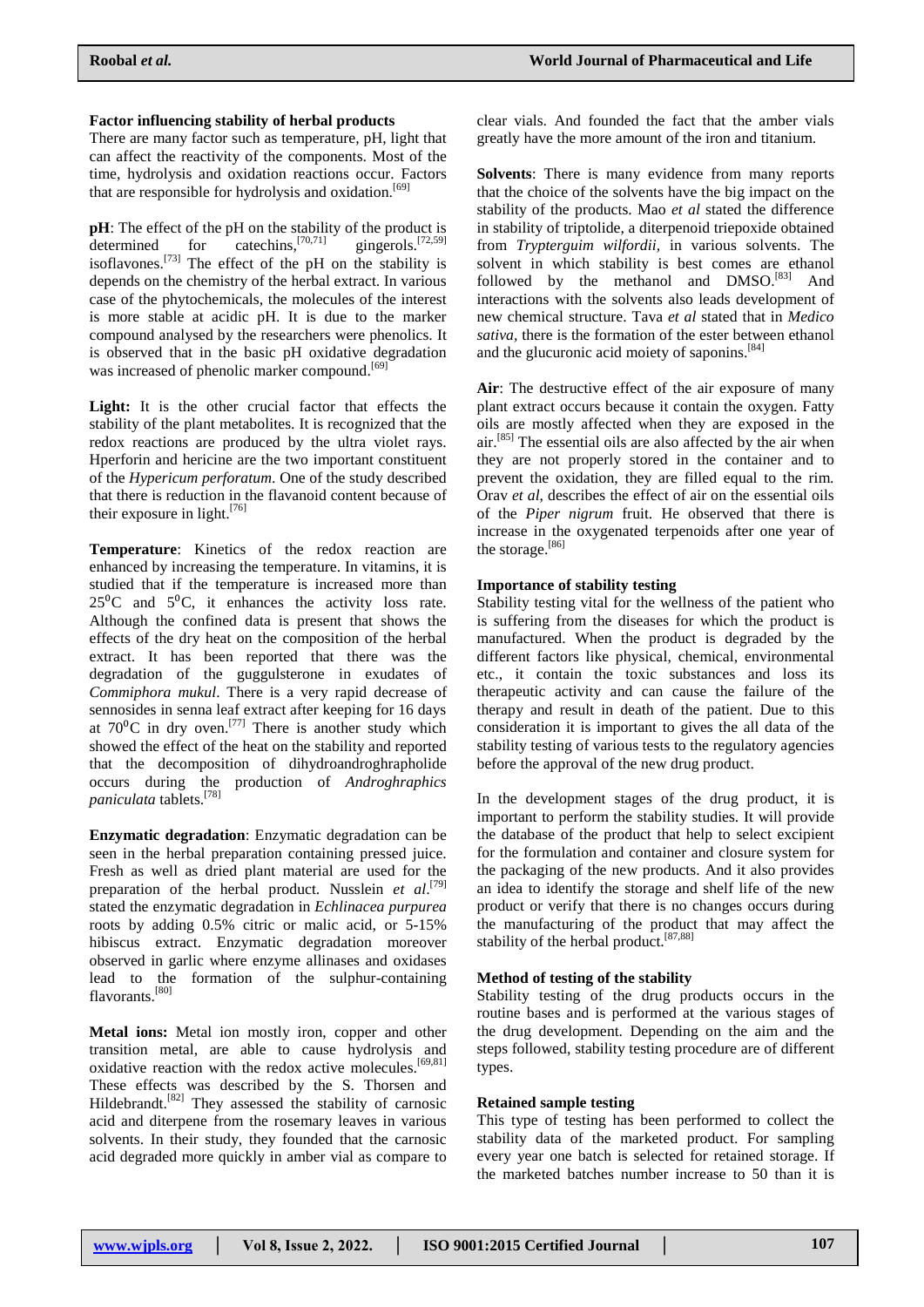suggested that select the two batches for the sampling. During the first introduction of the product into the market the stability sample from the each batch is carried. On later stages it is decreased to 2 to 5% for the marketed batch. Stability sample those are tested at predefined interval that occur if the shelf life of the product is 5 year and the samples are tested at 3, 6, 9, 12, 18, 29, 36, 48, 60 months.  $[89,90]$ 

### **Cyclic temperature stress testing**

This method is not routinely practice on the marketed product. In this test the conditions for the storage of the product are created like cyclic temperature, stress conditions. These conditions are same as the marketed storage place of the product and the period of the cycle is 24 hour. The temperature for the testing the product during cyclic stress is selected on the basis of various form of the product and also examined the factor like suggested temperature for that product and the physical or chemical degradation of product. It is suggested that during test, 20 cycles are practiced usually.  $[89, \overline{80}]$ 

### **Real time stability testing**

In this method, stability testing of the product performed for the longer period of time until the degradation of the product is occurs on the suggested conditions for the storage. When the test is performed the data should be collected in proper frequency so the trend analysis is capable to differentiate the instability from daily vagueness. The accuracy of the data interpretation can be enhanced by comparing the one batch with the reference whose properties for stability are already determined. Stability of the reference batch also contain the stability of the reagent along with the performance uniformity of the instruments those are used during the stability testing. Although system performance and control for drift and discontinuation results from changes in both reagents and instrumentation should be controlled.<sup>[90]</sup>

## **CONCLUSION**

The use of the herbal product are increased all over the world. Herbal products are available in different dosages form. Stability study of the herbal product is crucial to ensure the quality, safety and efficacy of the product. By studying the various factor like temperature, pH, air, moisture, solvents, light and enzymatic degradation that effects the stability of the product or by performing the different stability test, things become easy for the herbal product manufacture that to consider the various stability facts and develop technique that is needed during the storage, transportation and usages of the herbal product. It is beneficial for the patient safety and increase the people belief toward the safe and effective use of herbal product.

# **REFERENCES**

1. Ekor M. The growing use of herbal medicines: issues relating to adverse reactions and challenges in monitoring safety. Front Pharmacol, 2014; 4: 177.

- 2. Thakur L, Ghodasra U, Patel N, Dabhi M. Novel approaches for stability improvement in natural medicines. Pharmacogn Rev, 2011; 5: 48-54.
- 3. Abhishek K, Ashutos M, Sinha BN. Herbal drugspresent status and efforts to promote and regulate cultivation. The Pharma Review, 2006; 6:73-77.
- 4. Rangari VD. Pharmacognosy and phytochemistry. 2<sup>nd</sup> edition, Career Publications, 2008; 1: 78-100.
- 5. Abhishek K, Ashutos M, Sinha BN. Herbal drugspresent status and efforts to promote and regulate cultivation. The Pharma Review, 2006; 29: 352.
- 6. Harish P. Herbal drugs. Current Science, 2001;  $81(1) \cdot 15$
- 7. Simon OR, West ME. The past and the present use of plants for medicines. West Indian Medical Journal, 2006; 55: 217.
- 8. De-Smet, PGAM .The role of plant derived drugs and herbal medicines in healthcare drugs. Drugs, 1997; 5: 801-840.
- 9. Roberts J. E., Tyler V. E. Tyler"s Herbs of Choice*.* The Therapeutic Use of Phytomedicinals*.* New York: The Haworth Press, 1997.
- 10. Bodeker C, Bodeker G, Ong CK, Grundy CK, Burford G, Shein K. WHO Global Atlas of Traditional, Complementary and Alternative Medicine*.* Geneva, Switzerland: World Health Organization, 2005.
- 11. Vanherweghem JL, Degaute JP.The policy of admission to the education in medicine and dentistry in the French-speaking community of Belgium. Acta Clin. Belg, 1998; 53: 2–3.
- 12. Cosyns JP, Jadoul M, *et al*. Urothelial lesions in Chinese-herb nephropathy. Am. J. Kidney Dis, 1999; 33: 1011–1017.
- 13. Ernst E. Toxic heavy metals and undeclared drugs in Asian herbal medicines. Trends Pharmacol Sci, 2002; 23: 136–139
- 14. Ekor M, Osonuga OA, Odewabi AO, Bakre AG, Oritogun KS. Toxicity evaluation of Yoyo "cleanser" bitters and fields Swedish bitters herbal preparations following sub-chronic administration in rats. Am. J. Pharmacol. Toxicol, 2010; 5: 159–166.
- 15. John TA, Okoli CC, Ekor M. Some phytochemical, safety, antimicrobial and haematological studies of super b and seven keys to power blood purifier herbal tonics. Nig. J. Med. Res, 1997; 1: 37–43.
- 16. Zhang J, Wider B, Shang H, Li X, Ernst E. Quality of herbal medicines: challenges and solutions.Complementary Therapies in Medicine, 2012; 20(1-2):100–106.
- 17. Rangari VD. Pharmacognosy and Phytochemistry. 2 nd edition, Career Publications, 2008; 1: 70–90.
- 18. Pingale SS, Pokharkar RD, Pingale MS. Stability study of herbal drug. Pharmacology online University of Salerno, 2008; 20–23.
- 19. Solecki R, Shanidar IV. A Neanderthal flower burial in northern Iraq. Science, 1975; 190(4217): 880– 881.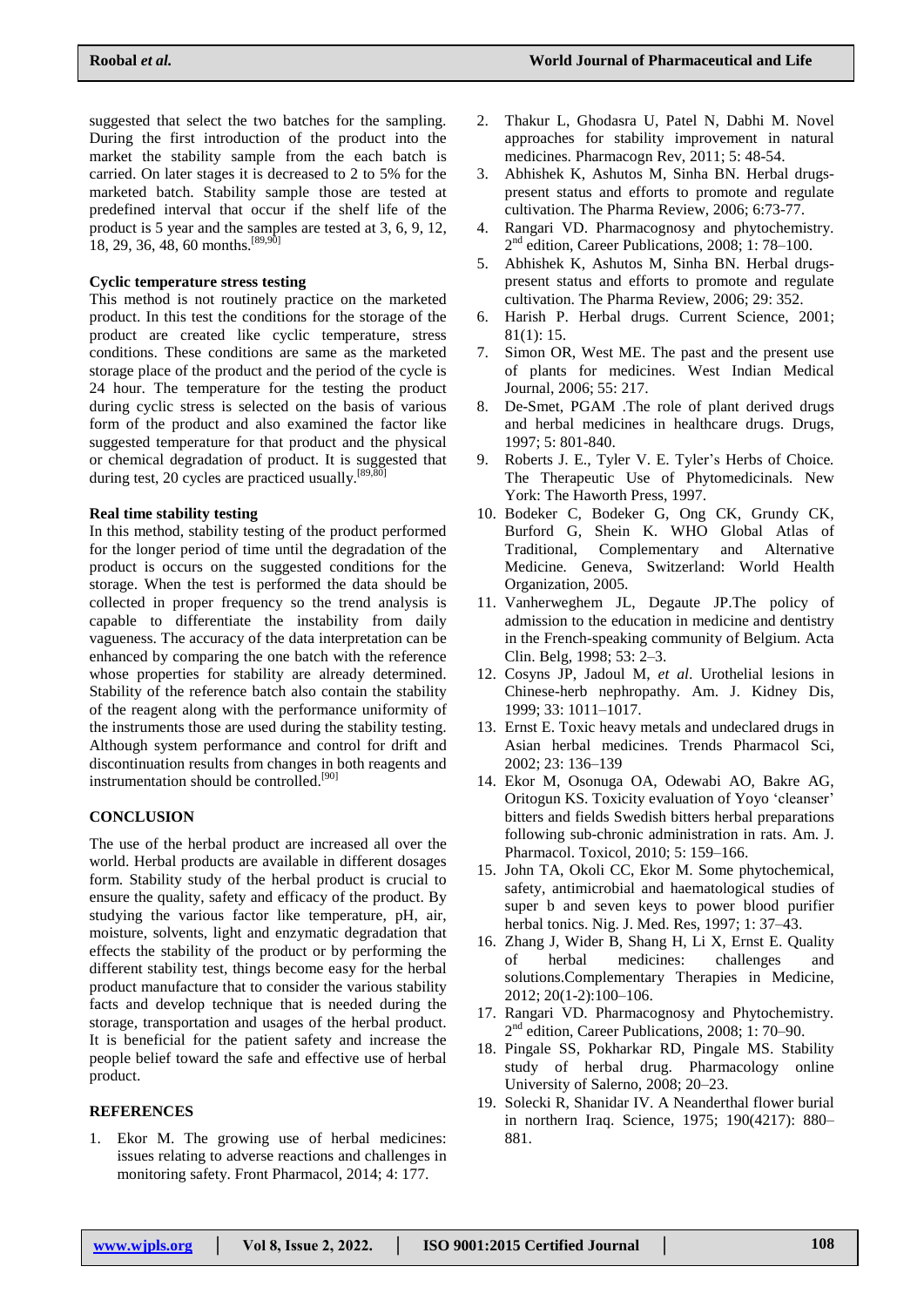- 20. Aulton ME. Aulton"s pharmaceutics-The design and manufacture of medicines. 3rd edition. London: Churchill Livingstone, 2007.
- 21. World Health Organization (WHO). Stability Testing of Active Substances and Pharmaceutical Products. Restricted Working document QAS/06, 2006; 179: 10-32.
- 22. European Medicines Agency (EMA). Reflection paper on stability testing of herbal medicinal products and traditional herbal medicinal products. EMA/HMPC/3626/2009 Committee on Herbal Medicinal Products (HMPC), 2009.
- 23. Green J. The Herbal medicine-makers Handbook: A Home Manual. USA: Crossing Press, 2002.
- 24. Yi YD, Chang LM. An overview of traditional Chinese herbal formulae and a proposal of a new code system for expressing the formulae titles. J Evidence-Based Complementary Altern Med, 2004; 1: 125-32.
- 25. Ghiware NB, Gattani SG, Chalikwar SS. Design, development and evaluation of oral herbal formulations of Piper nigrum and Nyctanthes arbortristis. Int J PharmTech Res, 2010; 2: 171-6.
- 26. Bone K, Mills S. Principles and practice of phytotherapy: Modern herbal medicine. 2<sup>nd</sup> edition. Elsevier Health Sciences, 2013.
- 27. Hoffman D. Medical Herbalism: The Science and Practice of Herbal Medicine. Vermont: Healing Arts Press, 2003.
- 28. Mazza G. Functional Foods. Technomic Publishing, Lancaster, PA,2<sup>nd</sup> edition, 1998.
- 29. Bascom A. Incorporating Herbal Medicine into Clinical Practice. Philadelphia: F. A. Davis Company, 2002.
- 30. Bruton-Seal J, Seal M. Backyard medicine-harvest and make your own herbal remedies. New York: Skyhouse Publishing, 2009.
- 31. Carson CF, Hammer KA, Riley TV. Melaleuca alternifolia (Tea Tree) Oil: A Review of Antimicrobial and Other Medicinal Properties. Clinical Microbiology Reviews, 2006; 19(1): 50–62.
- 32. Ogbonnia SO, Mbaka GO, Igbokwe NH, Anyika EN, Alli P, Nwakakwa N. Antimicrobial evaluation, acute and subchronic toxicity studies of Leone Bitters, a Nigerian polyherbal formulation, in rodents. Agric Biol J North Am, 2010; 1: 366-76.
- 33. Komes D, Belscak-Cvitanovic A, Horzic D, Drmic H, Skrabal S, Milicevic B. Bioactive and sensory properties of herbal spirit enriched with cocoa (Theobroma cacao L.) polyphenolics. Food Bioprocess Tech, 2012; 5: 2908-20.
- 34. Winfield AJ, Rees AJ, Smith I. Pharmaceutical practice. London: Churchill Livingstone, 2009.
- 35. Bayor MT, Johnson R, Gbedema SY. The oral capsule-the most appropriate dosage form for Croton membranaceus. Int J Pharm Sci Res, 2011; 2: 55-62.
- 36. Johnson R, Bayor MT, Adotey J. Formulation and evaluation of Bridelia ferruginea and Canthium glabriflorum herbal capsules. J Herbal Med Plants, 2010; 1: 18-22.
- 37. Mishra US, Murthy PN, Sahoo SK, Sahu KC. Formulation and evaluation of herbal tablet containing methanolic extract of Calophyllum inophyllum. Int J Pharm, 2012; 2: 181-186.
- 38. Kucinskaite A, Sawicki W, Briedis V, Sznitowska M. Fast disintegrating tablets containing Rhodiola rosea L. Extract Acta Pol Pharm, 2007; 64: 63-7.
- 39. Achi A. An introduction to botanical medicine: History, sciences, Uses, dangers. Connecticut Publishers, 2008.
- 40. Zdoryk OA, Khokhlova KO, Georgiyants VA, Vyshnevska LI. Investigation of physical and chemical stability of ointment with herbals. Int J Pharm Compd, 2014; 18: 248-52.
- 41. Raff RB. Quick Look: Pharmacology Hayes Barton Press, 2004; 5.
- 42. Gladstar R. Herbal healing for women, Simon and Schuster, 1993; 60.
- 43. [https://www.slideshare.net/rahimbrave/herbal](https://www.slideshare.net/rahimbrave/herbal-cosmetics-69811712)[cosmetics-69811712.](https://www.slideshare.net/rahimbrave/herbal-cosmetics-69811712)
- 44. Van der Watt G, Janca A. Aromatherapy in nursing and mental health care. Contemporary Nurse, 2008; 30(1): 69–75.
- 45. Edris AE. Pharmaceutical and therapeutic potentials of essential oils and their individual volatile constituents: A review. Phytotherapy Research, 2007; 21(4): 308–23.
- 46. Evans WC. Trease and Evans Pharmacognosy. 4th edition. London: WB Saunders Co, 2000.
- 47. Svoboda KP, Deans SG. Biological activities of essential oils from selected aromatic plants. Acta Hort, 1995; 390: 203-9.
- 48. Dunning T. Aromatherapy: Overview, safety and quality issues. OA Altern Med, 2013; 1(1): 6.
- 49. Schiller C, Schiller D. 500 formulas for aromatherapy: mixing essential oils for every use. USA: Sterling Publications, 1994.
- 50. Wildwood C. The Encyclopedia of aromatherapy. Rochester: Healing Arts Press, 1996.
- 51. Krishna A, Tiwari R, Kumar S. Aromatherapy- An alternative health care through essential oils. J Med Aromat Plant Sci, 2000; 22: 798-804.
- 52. Svoboda K, Hampson J, Hunter EA. Production and bioactivity of essential oils in secretary tissues of higher plants. In: Proceedings of World Aromatherapy II Conference of National Association for Holistic Aromatherapy (NAHA); Sep 25–28; St. Louis, Missouri, USA, 1998; 105-27.
- 53. Perry N, Perry E. Aromatherapy in the management of psychiatric disorders clinical and neuropharmacological perspectives. CNS Drugs, 2006; 20: 257-80.
- 54. Lai TK, Cheung MC *et al*. Effectiveness of aroma massage on advanced cancer patients with constipation: A pilot study. Complement Ther Clin Pract, 2011; 17: 37-43.
- 55. Marchand L. Integrative and complementary therapies for patients with advanced cancer. Ann Palliat Med, 2014; 3(3): 160-71.